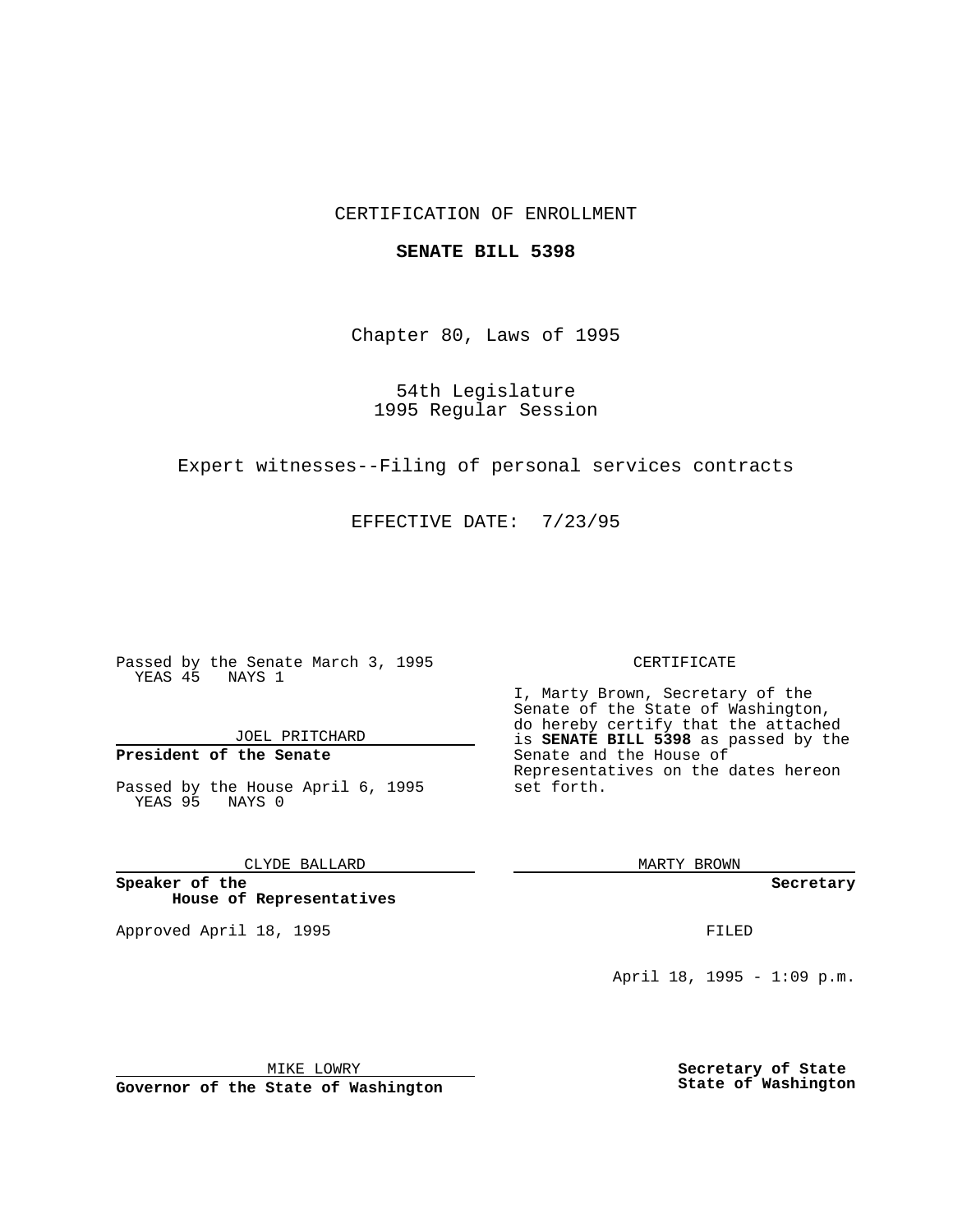# **SENATE BILL 5398** \_\_\_\_\_\_\_\_\_\_\_\_\_\_\_\_\_\_\_\_\_\_\_\_\_\_\_\_\_\_\_\_\_\_\_\_\_\_\_\_\_\_\_\_\_\_\_

\_\_\_\_\_\_\_\_\_\_\_\_\_\_\_\_\_\_\_\_\_\_\_\_\_\_\_\_\_\_\_\_\_\_\_\_\_\_\_\_\_\_\_\_\_\_\_

Passed Legislature - 1995 Regular Session

#### **State of Washington 54th Legislature 1995 Regular Session**

**By** Senators Franklin, Pelz and Wojahn; by request of Department of Labor & Industries

Read first time 01/23/95. Referred to Committee on Government Operations.

 AN ACT Relating to reporting of personal service contracts; and amending RCW 39.29.040.

BE IT ENACTED BY THE LEGISLATURE OF THE STATE OF WASHINGTON:

 **Sec. 1.** RCW 39.29.040 and 1987 c 414 s 7 are each amended to read as follows:

This chapter does not apply to:

 (1) Contracts specifying a fee of less than two thousand five hundred dollars if the total of the contracts from that agency with the contractor within a fiscal year does not exceed two thousand five hundred dollars;

 (2) Contracts awarded to companies that furnish a service where the tariff is established by the utilities and transportation commission or other public entity;

 (3) Intergovernmental agreements awarded to any governmental entity, whether federal, state, or local and any department, division, or subdivision thereof;

 (4) Contracts awarded for services to be performed for a standard fee, when the standard fee is established by the contracting agency or